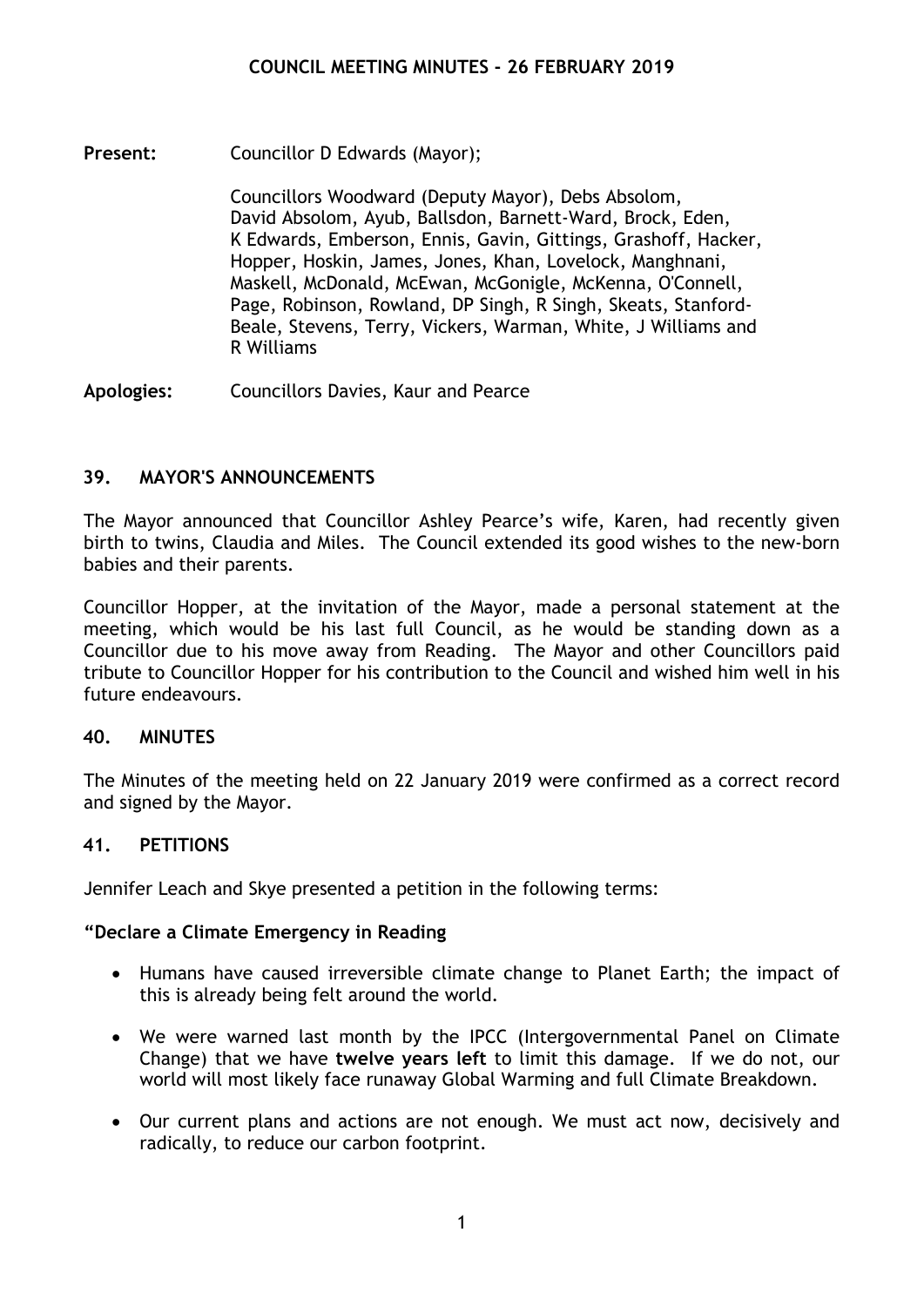- Individuals cannot be expected to make this reduction on their own. Society needs to change its laws, taxation and infrastructure, to make low-carbon living easier and the new norm.
- City Councils around the world are responding by declaring a **Climate Emergency** and committing resources to address this emergency.
- This petition urges Reading Borough Council to do the same."

**RESPONSE** by Councillor Page (Lead Councillor for Strategic Environment, Planning and Transport):

I thank Ms Leach for presenting the petition on this very important issue. Later this evening I will be moving a Climate Emergency resolution, which I hope will receive substantial support and I attach a copy of the text below (see the full text in the resolution of Minute 48 below).

|    | Questioner                                   | Subject                                               | Answer               |
|----|----------------------------------------------|-------------------------------------------------------|----------------------|
| 1. | <b>Glenn Dennis</b>                          | Unoccupied Residential Properties                     | <b>Cllr Ennis</b>    |
| 2. | <b>Richard Stainthorp</b>                    | <b>Station Hill</b>                                   | <b>Cllr Page</b>     |
| 3. | Roger Lightfoot to be<br>asked by Peter Burt | Arthur Hill and Central Pools                         | <b>Cllr Hoskin</b>   |
| 4. | Peter Burt                                   | <b>Consultancy Fees</b>                               | <b>Cllr Lovelock</b> |
| 5. | Peter Burt                                   | Sport and Leisure Service                             | <b>Cllr Hoskin</b>   |
| 6. | Colin Lee                                    | Reading Sport and Leisure                             | <b>Cllr Hoskin</b>   |
| 7. | Colin Lee                                    | Sport and Leisure Contract                            | <b>Cllr Hoskin</b>   |
| 8. | Colin Lee                                    | Rivermead<br>- Externalised<br>Management<br>Contract | <b>Cllr Hoskin</b>   |
| 9. | John Hoggett                                 | Fees & Charges                                        | <b>Cllr Lovelock</b> |

# **42. QUESTIONS FROM MEMBERS OF THE PUBLIC**

As there was insufficient time, pursuant to Standing Order 9(6), written replies to Questions 8 and 9 above would be provided in accordance with Standing Order 11(3).

(The full text of the questions and replies was made available on the Reading Borough Council website).

# **43. QUESTIONS FROM COUNCILLORS**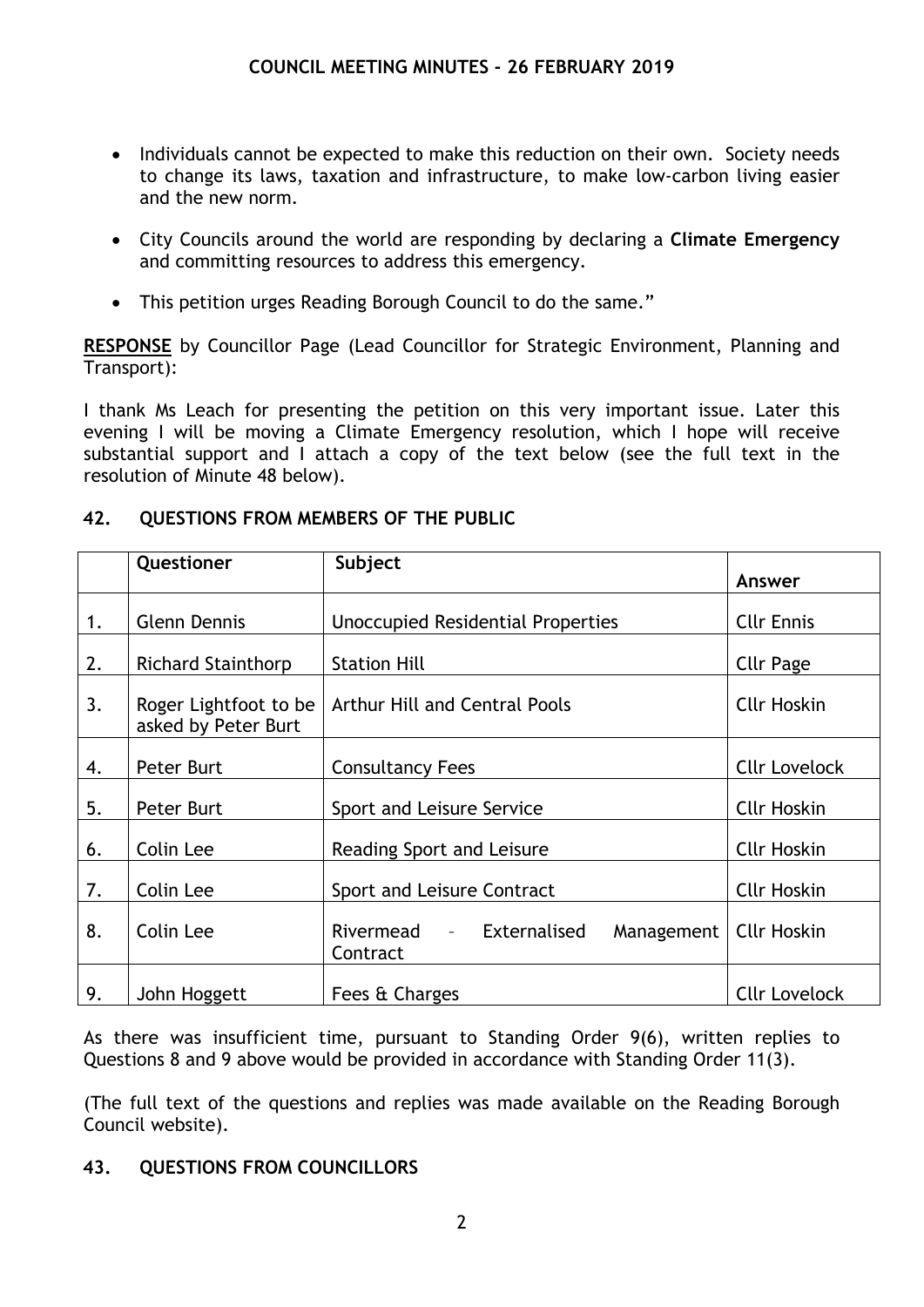|    | Questioner             | Subject                                         | Answer               |
|----|------------------------|-------------------------------------------------|----------------------|
| 1. | <b>Cllr White</b>      | <b>Reading Council Accounts Blunder</b>         | <b>Cllr Lovelock</b> |
| 2. | <b>Cllr J Williams</b> | Council Spending - Arthur Hill Swimming<br>Pool | <b>Cllr Hoskin</b>   |
| 3. | Cllr McGonigle         | <b>East Reading MRT Costs</b>                   | <b>Cllr Page</b>     |
| 4. | <b>Cllr J Williams</b> | Sports Forum                                    | <b>Cllr Hoskin</b>   |

(The full text of the questions and replies was made available on the Reading Borough Council website).

# **44. CHIEF FINANCE OFFICER'S REPORT ON THE ROBUSTNESS OF THE COUNCIL'S 2019/20 BUDGET**

The Director of Resources submitted a report fulfilling the requirement on her under Section 25 of the Local Government Act 2003 as the Council's Chief Finance Officer to report on the robustness of the estimates made for the purposes of the calculations of the budget and the adequacy of the proposed level of financial reserves. The Council had a duty to have regard to the advice set out in the report when considering setting its 2019/20 Budget and Medium Term Financial Strategy for the subsequent two financial years. The Statement of Reserves and Balances, which provided a summary of estimated reserve movements from 31 March 2019 and 31 March 2022, were attached to the report for information.

The following motion was moved by Councillor Lovelock and seconded by Councillor Page and CARRIED:

# **Resolved –**

That the Chief Finance Officer's report on the robustness of the Council's 2019/20 budget and indicative budgets for the subsequent two financial years 2020/21 and 2021/22 be noted and the opinion contained therein be taken into account in making the decisions set out in Minutes 45-47 below.

# **45. 2019/20 BUDGET AND MEDIUM TERM FINANCIAL STRATEGY**

The Director of Resources submitted a report asking the Committee to recommend to Council, on 26 February 2019, the draft 2019/20 Budget and Medium Term Financial Strategy (MTFS) and associated spending plans for the three years 2019/20 to 2021/22. The report covered all aspects of the Council's spend: General Fund revenue expenditure funded by the Council tax payer; Government grant and other sources of income; Housing Revenue Account (HRA) expenditure, funded by Council tenants' rents; and the Council's Capital Programmes (General Fund and HRA) funded by grants and contributions, capital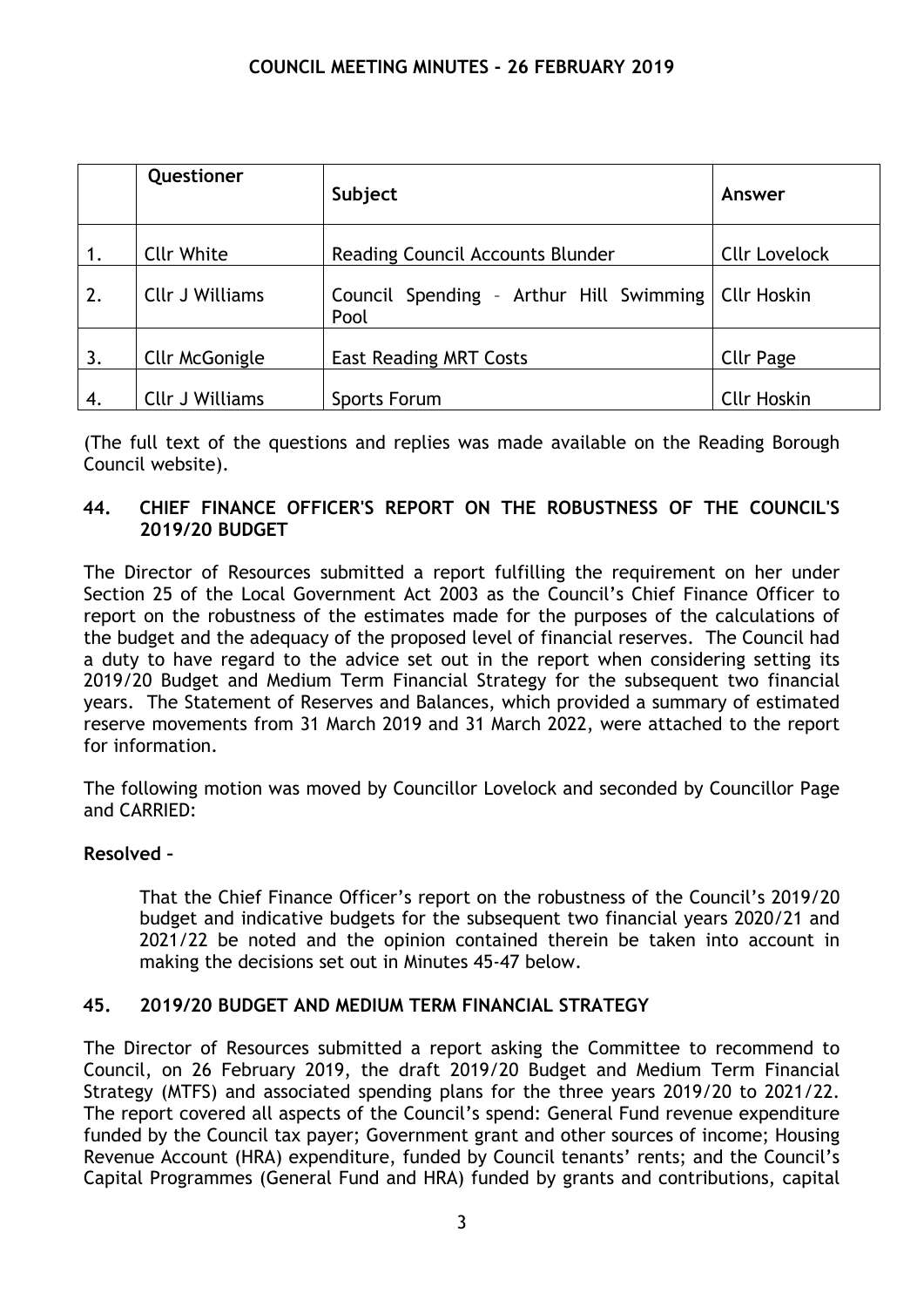receipts, revenue and prudential borrowing. The proposed Medium Term Financial Strategy had been informed by and supported delivery of the Council's Corporate Plan priorities and sought to ensure that the Council was "fit for the future" with sound finances that allowed the Council's future funding challenges and spending pressures to be met.

The report stated that the MTFS 2019 - 2022 provided for a balanced budget position across the three years, as well as making a net contribution to reserves over the three years of £2.4m by using part of the benefit from the business rate pilot, which would enable reserves to move back towards a more resilient level. The Strategy provided for a robust financial position, which relied on significant service transformation to drive increased efficiency savings and income generation in order that service reductions could be minimised. In particular it assumed:

- a) Revenue Support Grant from Government had effectively reduced to zero in 2019/20 due to the Business Rates pilot and would remain at zero following the Business Rates reset;
- b) Council Tax increases of 2.99% in 2019/20 and 1.99% in both 2020/21 and 2021/22;
- c) The benefit of Business rate growth forecast in 2019/20 had been discounted in 2020/21 because the impact of the planned business rate reset was as yet unknown;
- d) £27.5m of efficiencies and increased income across the period;
- e) A contingency provision over the three years (£4.4m 2019/20; £4.1m 2020/21; and £3.4m 2021/22) to mitigate possible slippage or non-achievement of higher risk savings and budget pressures over the period;
- f) Facilitates capital investment of £464m over the period 2019/20 to 2021/22 of which £249m would be for invest to save purposes;
- g) £6.4m of transformation funding (over the period 2019/20 to 2021/22) to support delivery of efficiency savings assumed within the MTFS; and
- h) Service reductions of £2.6m.

On 1 December 2018, the Council had incorporated a Local Authority Company, Brighter Futures for Children, to provide services previously delivered directly by the Council. The cost of providing those services, as well as funding for transformational change (an additional £2.1m in 2019/20) had been included in the Medium Term Financial Strategy.

The report had appended:

- Appendix 1 Summary of General Fund Budget 2019-20 to 2021-22;
- Appendix 2 General Fund Revenue Budget by Service 2019-20 to 2021-22;
- Appendix 3 Detailed General Fund Budgets 2019-20 to 2021-22;
- Appendix 4 Housing Revenue Account Budget 2019-20 to 2021-22;
- Appendix 5 General Fund and HRA Capital Programme 2019-20 to 2021-22;
- Appendix 6 Flexible Capital Receipts Strategy;

Appendix 7 Fees and Charges (a correction to four lines in the list of fees and charges for April 2019 was circulated at the meeting for clarification);

- Appendix 8 Dedicated Schools Grant 2019/20;
- Appendix 9 Equality Impact Assessment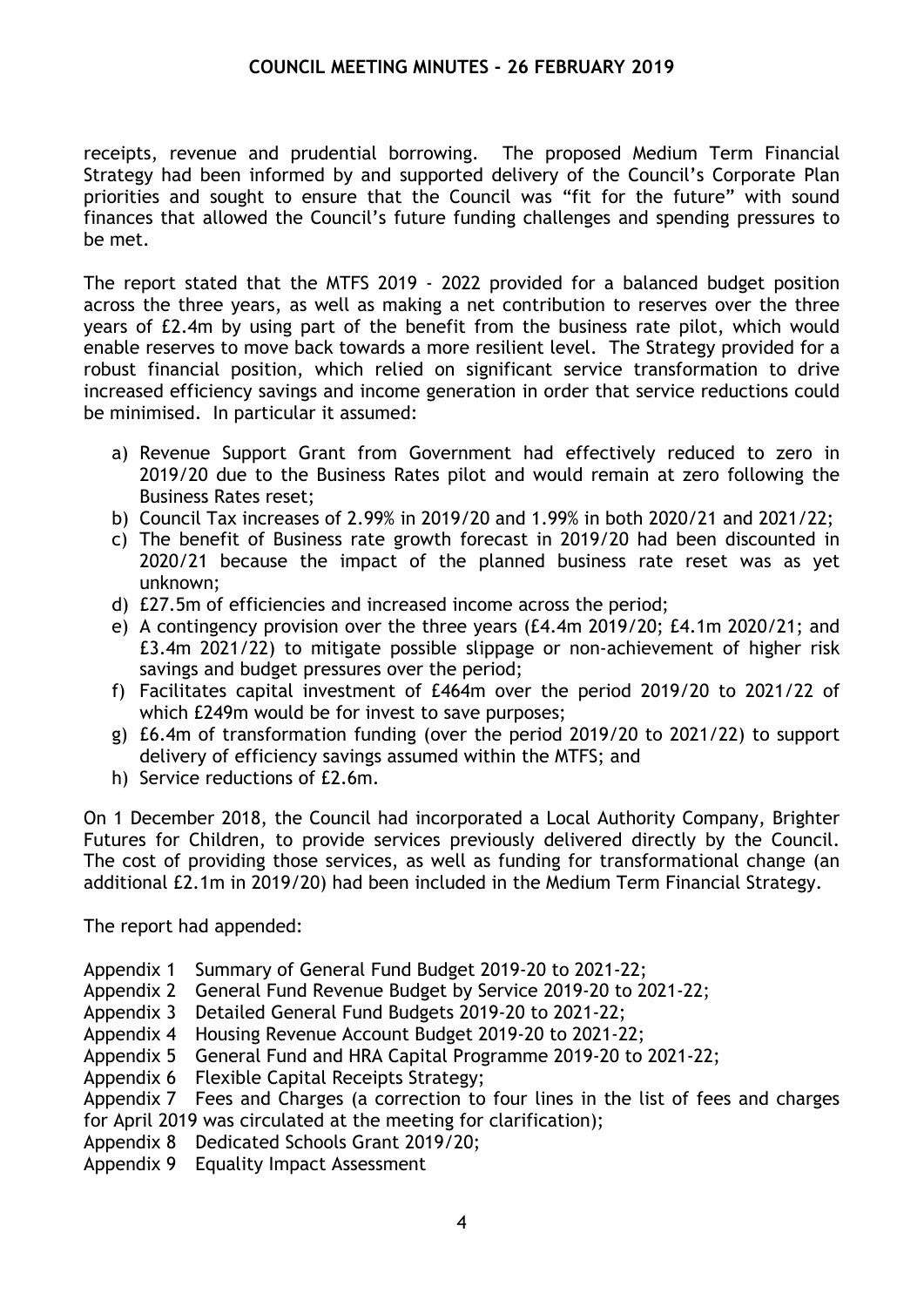The following motion was moved by Councillor Lovelock and seconded by Councillor Page and CARRIED:

#### **Resolved –**

That the proposed 2019-20 General Fund and Housing Revenue Account budgets, draft Capital Programme and Medium Term Financial Strategy as set out in Appendices 1-9 be approved, noting the following:

- (a) the Council's General Fund Budget Requirement of £139.5m for 2019/20;
- (b) the proposed service savings and efficiencies of £10.5m together with additional income of £4.4m in 2019/20 required to achieved a balanced budget for that year;
- (c) the proposed growth in 2019/20 service budgets of £12.5m;
- (d) the overall savings proposed within the MTFS of £30.1m (of which changes to income, fees and charges is £6.2m) and three-year growth changes to service budgets of £30.9m;
- (e) the increase in the Band D Council Tax for the Council of 2.99% or £47.24 per annum representing a Band D Council Tax of £1,627.23 per annum as set out in paragraph 15.1;
- (f) the Housing Revenue Account budget for 2019/20 of £42.7m as set out in Appendix 4 and a reduction of 1.00% (£/wk) in social dwelling rents from April 2019 giving a revised weekly average social rent of £99.39 as set out in paragraph 19.3;
- (g) the General Fund and Housing Revenue Account Capital Programmes as set out in Appendix 5;
- (h) the Strategy for the use of flexible capital receipts to deliver future transformation and ongoing savings as set out in Appendix 6;
- (i) the changes to Fees and Charges outlined in Appendix 7 of the report (and the minor corrections circulated at the meeting);
- (j) the allocation of the £76.4m dedicated schools grant as set out in Appendix 8;
- (k) the Equality Impact Assessment requirements as set out in Appendix 9.

A recorded vote having been demanded on the motion set out above and the two subsequent motions set out in Minutes 46 (Council Tax Setting) and 47 (Treasury Management Strategy), the voting was as follows: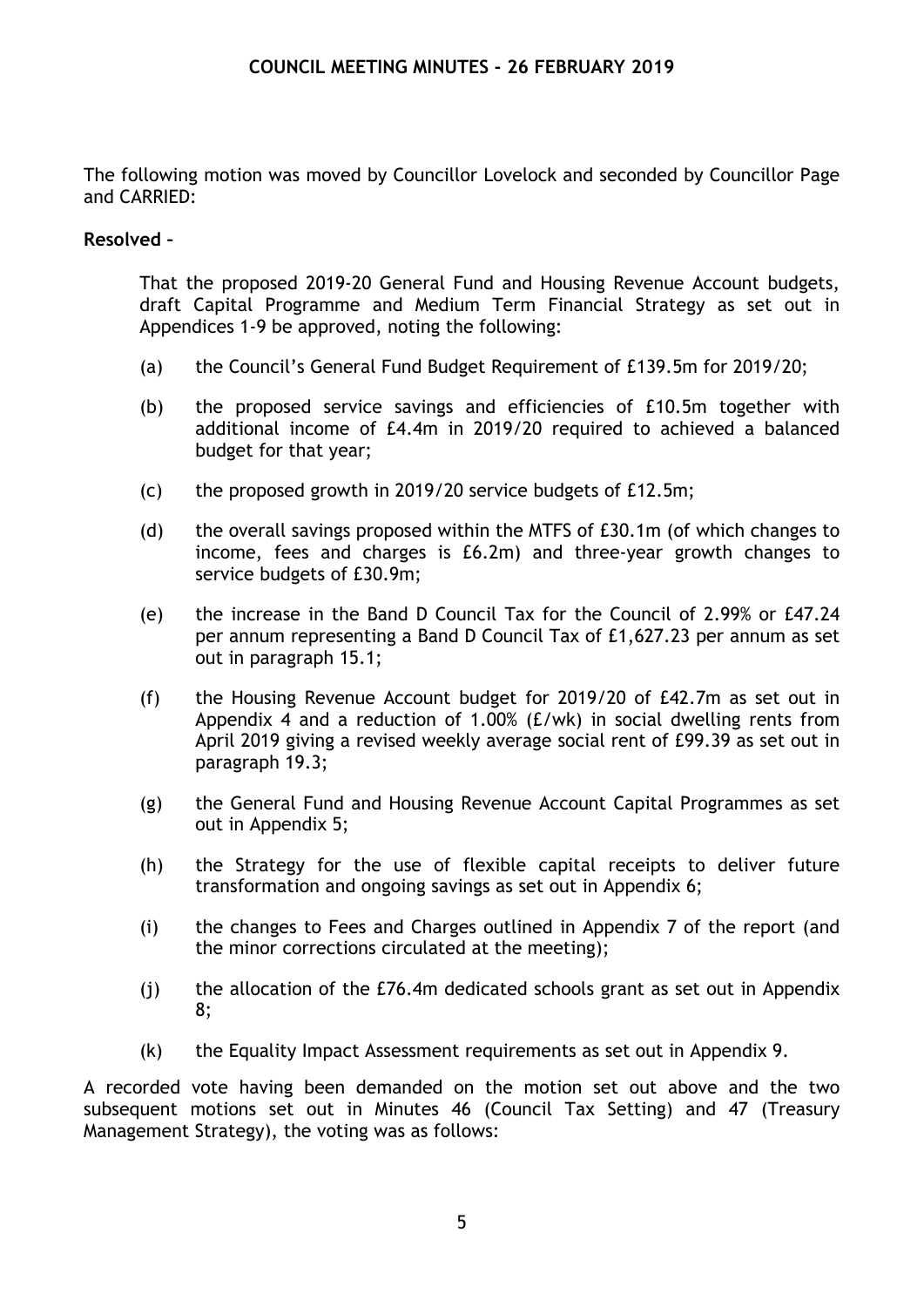For the motion: 28 Councillors David Absolom, Debs Absolom, Ayub, Barnett-Ward, Brock, Eden, D Edwards, K Edwards, Emberson, Ennis, Gavin, Gittings, Hacker, Hoskin, James, Jones, Khan, Lovelock, Maskell, McEwan, McKenna, O'Connell, Page, Rowland, D Singh, Terry, R Williams and Woodward.

Against the motion: 15 Councillors Ballsdon, Grashoff, Hopper, Manghnani, McDonald, McGonigle, Robinson, R Singh, Skeats, Stanford-Beale, Stevens, Vickers, Warman, White and J Williams.

# **46. COUNCIL TAX SETTING**

The Director of Resources submitted a report seeking approval of the calculations for determining the Council Tax requirement for the year 2019/20, in accordance with the Local Government Finance Act 1992. The report also sought approval to set the Council Tax amounts for each property valuation band in the Borough including precepts from the Thames Valley Police and Royal Berkshire Fire & Rescue Service.

The following motion was moved by Councillor Lovelock and seconded by Councillor Page and CARRIED:

#### **Resolved –**

- (1) That the following amounts that had been calculated for the year 2019/20 in accordance with Sections 31 to 36 of the Local Government Finance Act 1992 be agreed:
	- (i) £396,276,100 being the estimated aggregate expenditure of the Council in accordance with section 31A (2) of the Act;
	- (ii) £305,339,705 being the estimated aggregate income of the Council for the items set out in section 31A (3) of the Act;
	- (iii) £90,936,395 being the amount by which the aggregate at (i) above exceeds the aggregate at (ii) above, calculated in accordance with Section 31A(4) of the Act, as the Council's Council Tax Requirement for the year (Item R);
	- (iv) £1,627.23 being the amount at (iii) above (Item R) divided by the Council's tax base (Item T) calculated in accordance with Section 31B(1) of the Act, as the basic amount of its Council Tax for the year, representing an increase of 2.99% in the Council's own tax;
- (2) That that the net tax base of 55,884 Band D equivalent properties (being the gross tax base adjusted for an assumed collection rate) used for setting the budget requirement for 2019/20 that was agreed by Full Council on 22 January 2019 be noted; and
	- (i) that the Band D charge for Reading Borough Council as calculated in (1)(iv) above be allocated to Band D equivalent dwellings as shown in section 4.4 of the report; and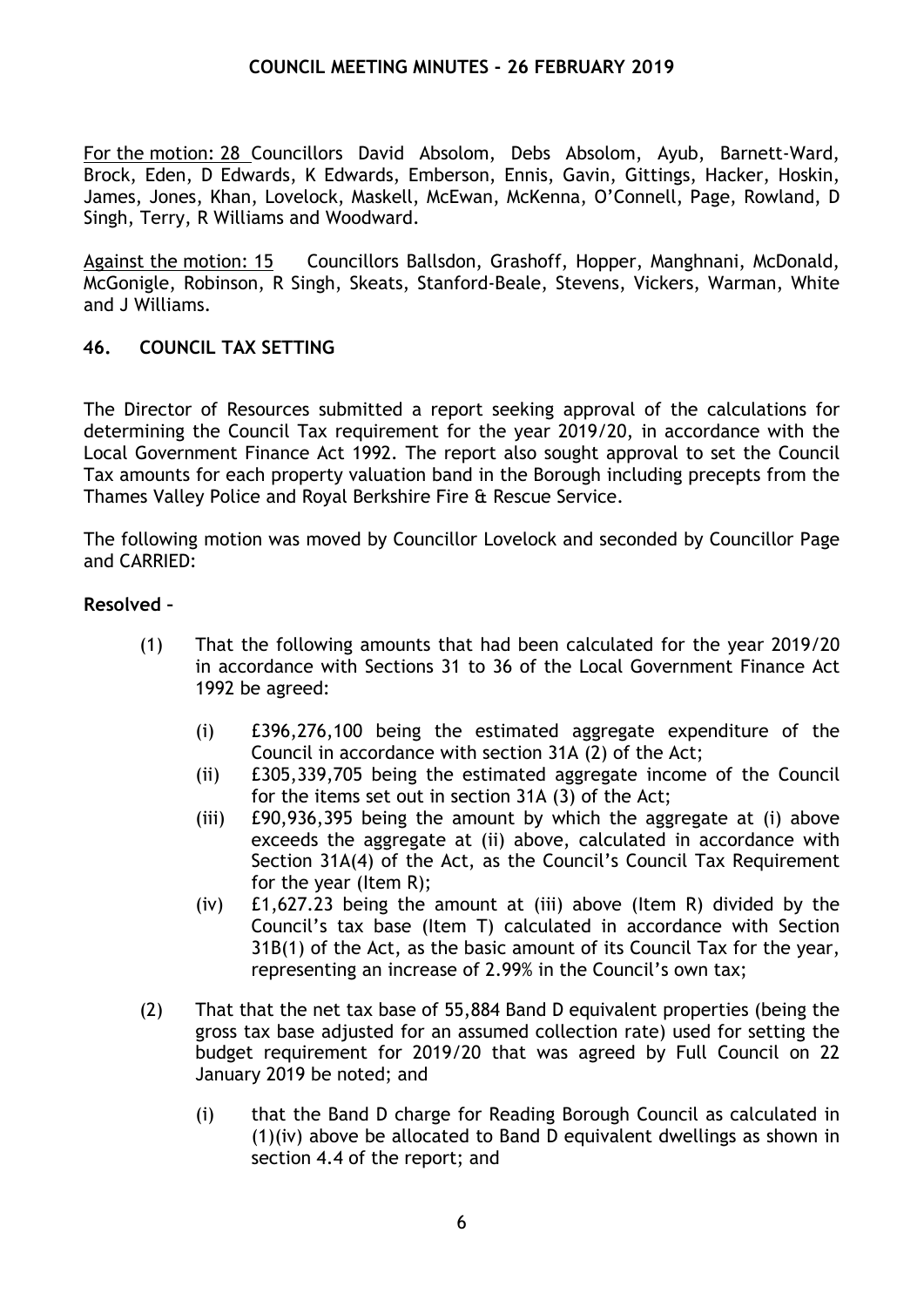(ii) that including the Berkshire Fire & Rescue Service and Thames Valley Police precepts Council Tax by property valuation band be as set out in section 4.7 of the report.

# **47. TREASURY MANAGEMENT STRATEGY**

The Director of Resources submitted a report seeking approval for a Treasury Management Strategy, which had to be in place before the start of each financial year, in accordance with the Chartered Institute of Public Finance and Accountancy's Treasury Management in the Public Services: Code of Practice 2017 and the CIPFA Prudential Code. The Council's Treasury Management Strategy Statement (TMSS), was attached to the report at Appendix A, setting out the parameters for the Council's planned Treasury activity during 2019/20, which the Council's Treasury Team would manage on a day-today basis. The TMSS reflected the Council's Capital Programme 2019/20 to 2021/22 with non-treasury investments being registered in the Council's Commercial Investment Strategy. The report also had appended the Treasury Management Policy 2019/20 (Appendix B); Minimum Revenue Provision (MRP) Policy 2018/19 & 2019/20 (Appendix C); and existing investment and debt portfolio position (Appendix D).

The following motion was moved by Councillor Lovelock and seconded by Councillor Page and CARRIED:

#### **Resolved –**

- (1) That the Treasury Management Strategy Statement for 2019/20, as set out in Appendix A, be approved;
- (2) That the Treasury Management Policy for 2019/20, as set out in Appendix B, be approved;
- (3) That the Minimum Revenue Provision (MRP) Policy for 2018/19 and 2019/20, as set out in Appendix C, be approved; and
- (4) That the existing investment and debt portfolio position, as set out in Appendix D, be noted.

# **48. CLIMATE EMERGENCY - TOWARDS A ZERO CARBON READING**

Pursuant to Notice, the motion set out in the resolution was moved by Councillor Page and seconded by Councillor Eden and CARRIED:

In accordance with Standing Order 14(10)(a), Councillor Page received the consent of the Council to alter the motion he had submitted in writing, in the following way:

At the end of the first paragraph add the following words:

"As such, this Council commits to playing as full a role as possible – leading by example as well as by exhortation - in achieving a carbon neutral Reading by 2030."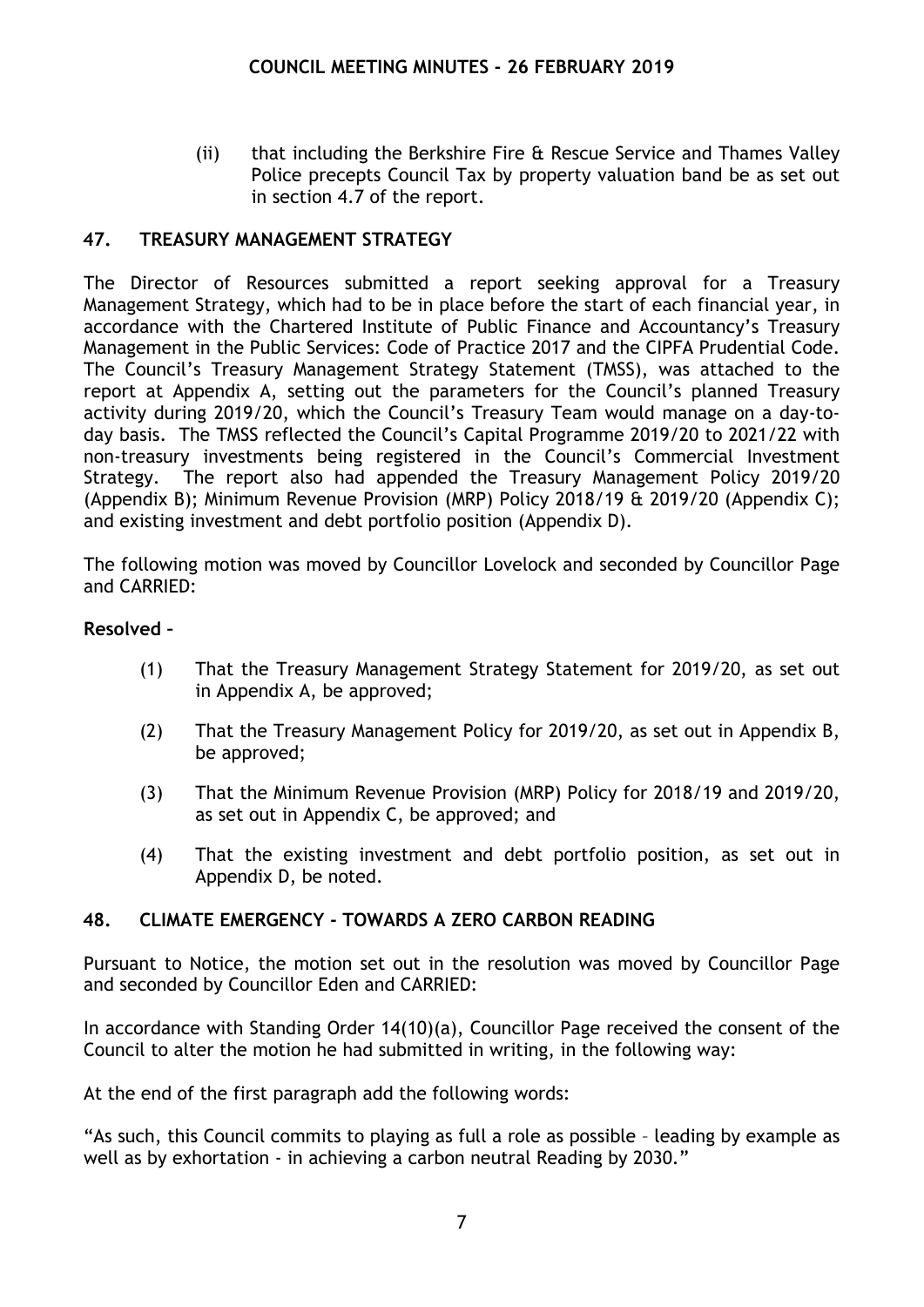After the eighth paragraph add the following new paragraph:

"Council also requests officers to ensure that forthcoming revisions to the Local Transport Plan and Climate Change Strategy (and any other relevant policy statements) reflect the urgency of this resolution."

At the end of the new tenth paragraph add the following words:

 $\triangleright$  "amending local authority procurement powers to require the delivery of carbon neutral environmental strategies by private sector suppliers."

Revise the penultimate paragraph to include the following words: "accept its moral and ethical responsibilities" and the paragraph being reworded to read as follows:

"The Council calls on the Government to accept its moral and ethical responsibilities and give Reading as soon as possible the additional powers and funding needed to ensure that Reading is carbon neutral by 2030."

Replace the final paragraph with the following words:

"The Council therefore instructs the Chief Executive to write to our local MPs, and to the Prime Minister and to relevant Government departments (DEFRA, MHCLG, DfT, and Treasury) setting out the above requirements and the need for new legislation and financial support to deliver this radical agenda."

The following amendment was moved by Councillor Ballsdon and seconded by Councillor Hopper and LOST:

'After the sixth paragraph, which concludes with the words "…..to act quickly" insert the following additional paragraphs:

"This Council welcomes the improvements the Government has made since 2010, including banning plastic microbeads in personal care and cosmetic products; cut plastic bag use by 86%; doubling maximum litter fines to £150; cutting harmful emissions of nitrogen oxides by 27% and put in place a £3.5 billion plan to improve air quality and further reduce emissions.

This Council supports the Government banning plastic straws, stirrers and cotton buds and also ending the confusion over recycling."'

#### **Resolved -**

Reading Borough Council (RBC) believes the world is now clearly in the midst of a climate emergency and that more concerted and urgent action is needed at local, national and international level to protect our planet for future generations. As such, this Council commits to playing as full a role as possible – leading by example as well as by exhortation - in achieving a carbon neutral Reading by 2030.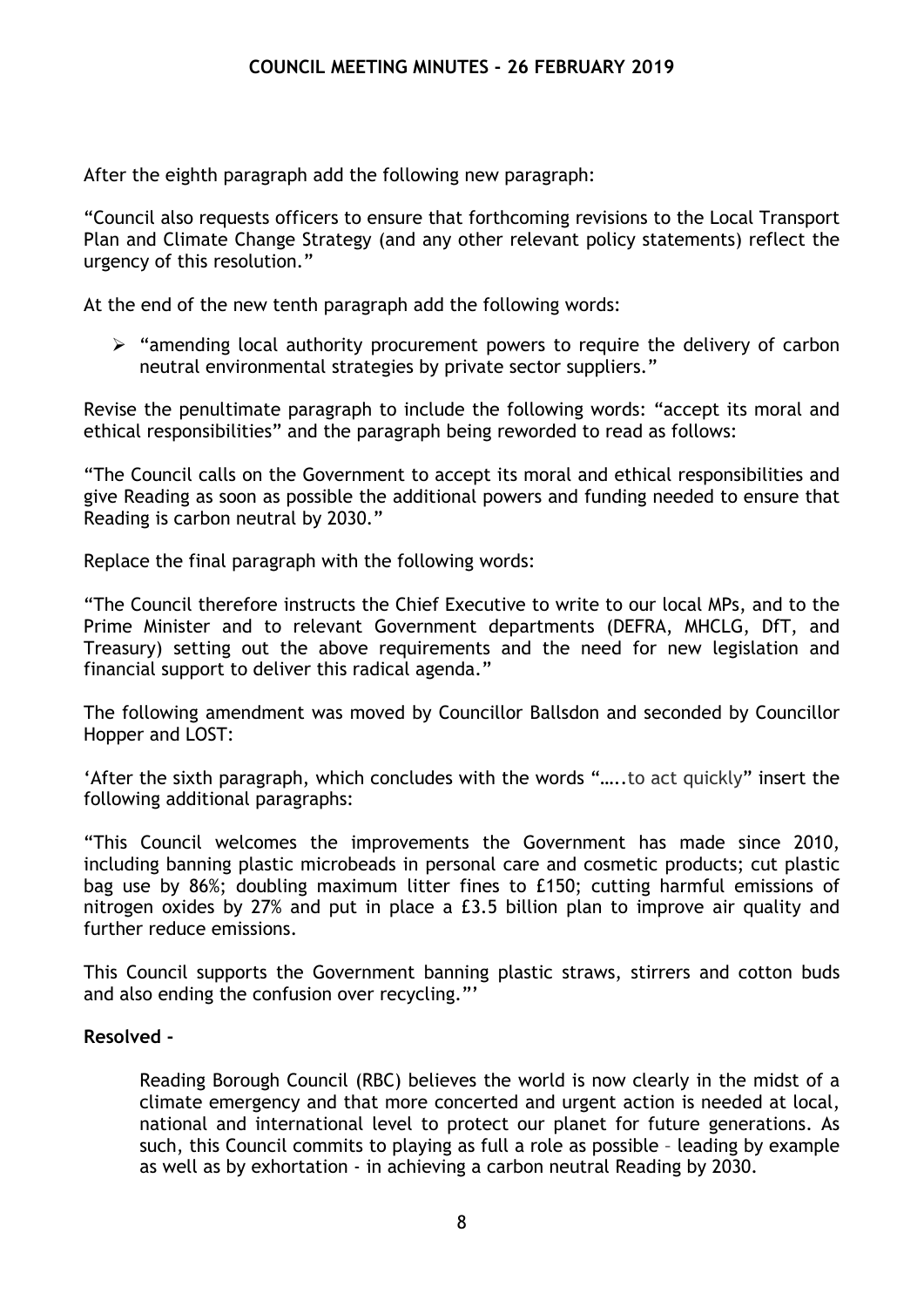RBC has a long standing commitment to action on climate change. A signatory of the Nottingham Declaration on Climate Change in 2006, the Council was one of the first authorities to produce a detailed Climate Action Plan.

We note that  $CO<sub>2</sub>$  emissions in the Borough have fallen by 41% since 2005, which is greater than all but 19 of the 405 authorities in Great Britain, and that Reading Borough Council has reduced its own emissions by 53% since 2008.

Reading is urban in nature and the majority of emissions are from the use of fossil fuels and energy to run buildings and transport. Methane is also harmful to the climate. In Reading, these emissions are primarily from food, human waste and landfill. Gases from the latter two are captured and used to generate energy.

Despite good progress at local level, new evidence continues to emerge about the scale of the likely impacts of climate change. We are now aware through the launch of the Special Report of the Intergovernmental Panel on Climate Change in October 2018 that, in order to reduce the risks of severe climate change, all countries must act much more quickly.

This Council was proud to host the Model Climate Conference in December 2018 in this Chamber attended by students from local secondary schools, which coincided with the Katowice Climate Conference (COP24), and resulted in all the participating students stressing the urgency of climate action and pressing the Council, Government and others to act quickly.

RBC notes that we have already set out a number of ambitious policies and actions which will help to pave the way for the delivery of a Zero Carbon future such as:

- > 'Zero Carbon Standards' within its draft Local Plan,
- $\triangleright$  The RBC Carbon Plan
- The forthcoming consultation on options, such as a Clean Air Zone, for improving local air quality and reducing congestion prior to publishing our draft Fourth Local Transport Plan
- $\triangleright$  The Reading Climate Change Partnership and Strategy Reading Means Business on Climate Change
- **EXECUTE:** The Launch of Reading Community Energy Society

This Council therefore instructs officers to report to the SEPT and Policy Committees on further potential measures that could accelerate the timescale for reducing carbon dioxide emissions to zero by 2030, but recognises that this date can only be achieved with substantial policy changes from national government.

Council also requests officers to ensure that forthcoming revisions to the Local Transport Plan and Climate Change Strategy (and any other relevant policy statements) reflect the urgency of this resolution.